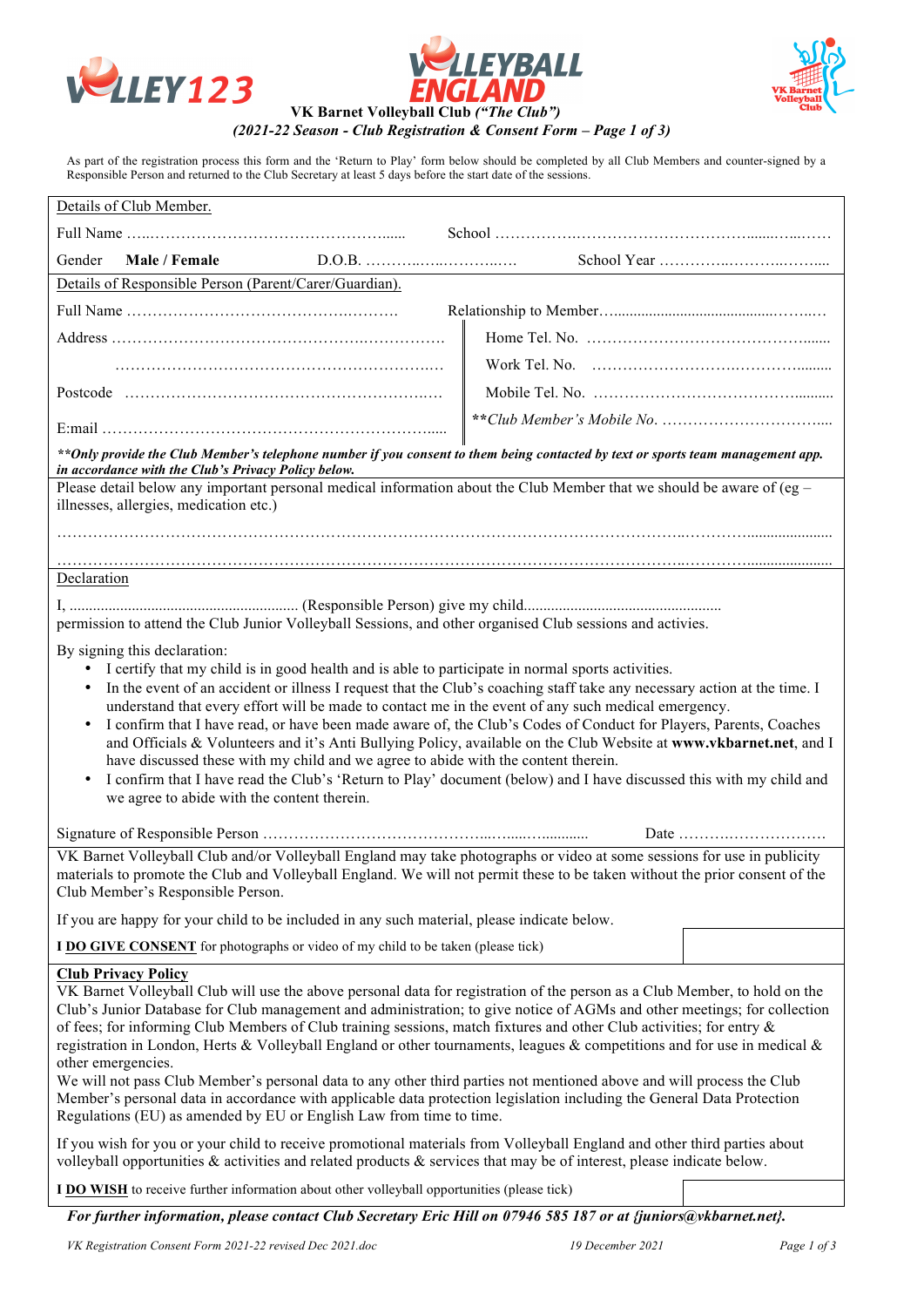





# **VK Barnet Southgate Juniors Return to Play – Indoor Volleyball**

The below sets out the process that VK Barnet Southgate Junior Volleyball Club will adopt from September 2021. This is based upon the recommendations given in Volleyball England's "Organising Covid Secure Volleyball" document published in July 2021 to reflect the changes to Government guidance when England proceeded to Step 4 of the Government Lockdown Roadmap on 19 July 2021. Should this guidance be changed again in the future, a revised 'Return to Play' document may be required and will be issued accordingly.

## **Before Activity:**

- All participants (players, coaches, officials and volunteers) should check for symptoms of COVID-19. In line with UK Government Guidance if an individual is symptomatic and/or living in a household with a possible COVID-19 infection they should remain at home and follow UK Government guidance. In addition, any participants who have been asked to isolate by NHS Test and Trace because they are a contact of a known COVID-19 case must not exercise outside their home or garden and must not exercise with others.
- Participants should follow UK Government guidance on shielding and protecting people who are clinically extremely vulnerable from COVID-19 if it applies to them.
- Personal hygiene measures should be carried out at home before and after volleyball activity.
- All sessions must be pre-booked and pre-paid for.
- Participants are to arrive at the sports hall changed and ready to play no earlier than 10 minutes before the scheduled session start time.
- Participants ARE NOT to congregate at the sports hall entrance doors. If arriving early, they may wait underneath the canopy to the side of the sports hall outside the fire exit doors.
- Participants' temperatures will be taken (using a non-contact thermometer) prior to entering the sports hall. Anybody found to have a high temperature will NOT be able to participate in the session and will be asked to leave.
- An assistant coach will register each participant upon entry and these records will be securely kept. This data may be used to assist NHS Track and Trace if officially requested by them.

#### **During Activity:**

- All Balls to be cleaned with sanitiser before each session, and at a maximum 45 minute intervals throughout the session.
- All participants will sanitise their hands before each session, and at a maximum 45 minute intervals throughout the session. Participants are expected to provide their own hand sanitiser for personal use only. Coaching staff will have additional hand sanitiser for those participants who do not bring their own but participants will be reminded to bring their own sanitiser to all future sessions.
- Maximum 12 participants per playing area so maximum 24 participants in a training session (excluding coaches). This maximum number could change as the season progresses. As all participants will be under 18 years of age and sessions will be run in accordance with Volleyball England's safeguarding policy. This means that there will be a maximum 12:1 player to coach ratio but with a minimum of two adults present at all times.
- No spectators are allowed in the sports hall with the exception of Carers for disabled participants.
- Participants and coaches to avoid all unnecessary contact such as handshakes or hand slaps.
- Participants to avoid sharing any personal equipment (drinking bottles, therabands, towels, personal sanitiser etc.).
- Toilet facilities will be available but use of these is restricted to one person at a time.
- Participants and coaches must adhere to the 'one way' system in place as follows:
	- Entrance to sports hall corridor via external door adjacent to car park;
	- Entrance to sports hall via first door along corridor;
	- Exit from sports hall via fire exit doors on opposite side of sports hall to entry point.

#### **After Activity:**

• At the end of each session, all participants are expected to vacate the sports hall and the school premises and are asked NOT to gather outside.